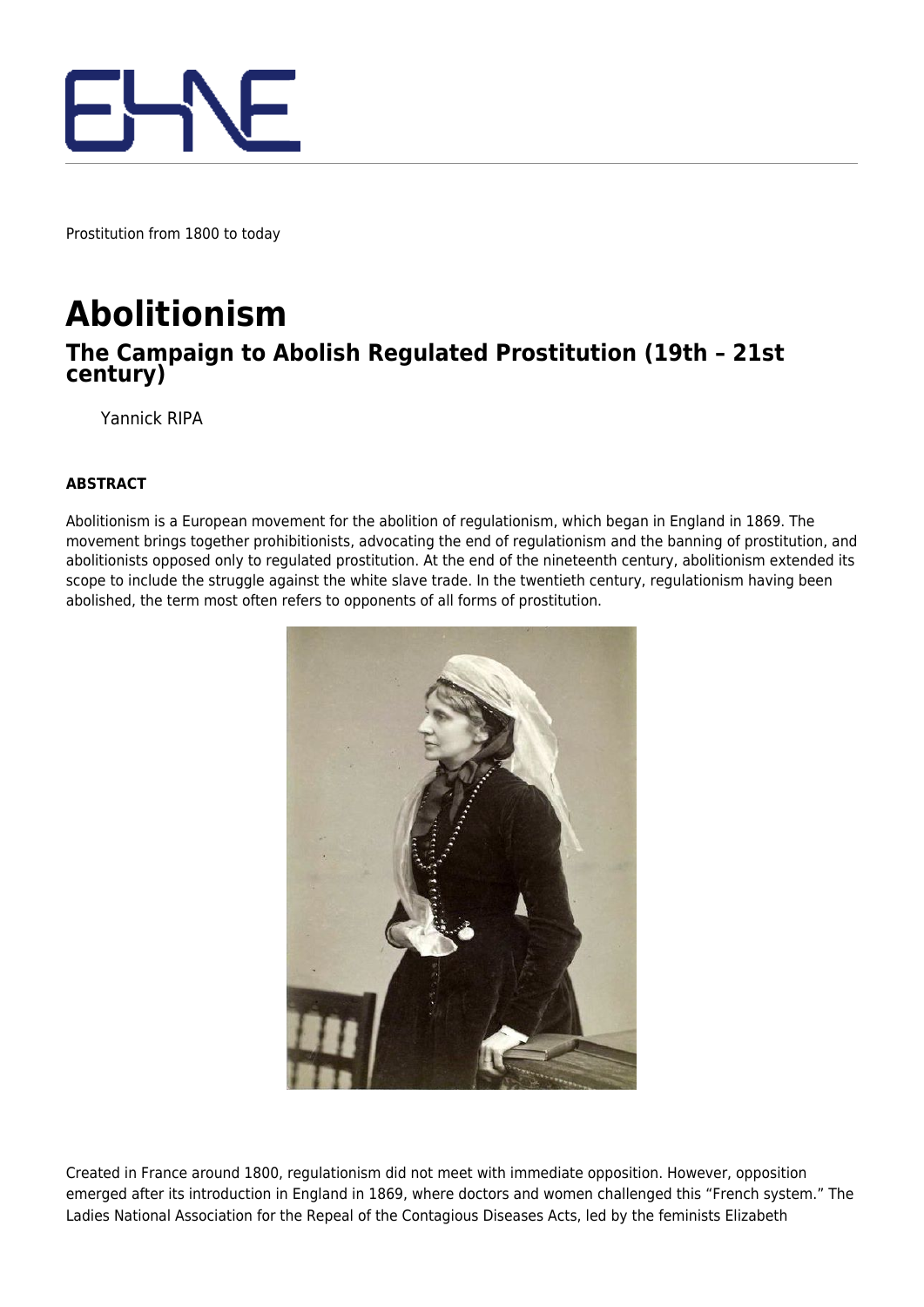Wolstenholme and Josephine Butler, immediately denounced the iniquity of this law that was based on sexual double standards: only women were penalised, their clients never troubled. After six years, this struggle led to the founding, by Butler, of the British, Continental and General Federation for the Abolition of Prostitution. Its name attests to its European ambitions, as well as expressing the idea that a European practice required a European solution, which was an innovative claim to say the least. This "crusade," as Butler referred to it, was tinged with religiosity and moralism: it was about rescuing "fallen women." This judgement was shared by most Europeans, as evidenced by the terms used to refer to prostitutes, which are also used as general insults; as such, they constitute a European lexicon of prostitution. Butler condemned prostitution and wanted to set her 'sisters' back on the right path. Abolitionists in France put forward criticisms of a different nature: the feminist philosopher Maria Deraismes considered that brothels (maisons de tolérance) were concessions to male demands; the left-wing feminist publicist Yves Guyot, meanwhile, put forward legal, political and public health arguments. In 1876 he started an abolitionist campaign in Les droits de l'homme in which he denounced regulationism's lack of respect for human rights since prostitutes were exempt from common law under this system and its instrument, the police des mœurs ("vice squad," literally "police of morality"). This system was thus contrary to human dignity and to the universality defended by many abolitionists. Its injustice was flagrant, as it only targeted prostitutes and ignored the responsibility of clients. The public health argument, meanwhile, was rejected by the abolitionists: doctors such as the Frenchman Fiaux demonstrated the ineffectiveness of regulationism in its fight against the spread of venereal diseases, since women subjected to regulation were even more affected than clandestine prostitutes as a result of unhygienic medical inspections. Despite the divergent views of the activists, the International Abolitionist Federation against Regulated Prostitution (IAF), which published the Continental Bulletin, was created in Geneva in 1877. The abolitionist movement, often supported by Freemasonry and Protestant milieus, grew into a strong Europe-wide network through the federation of national branches and the organisation of large congresses in the 1880s. The Genoa Congress in 1880, in the presence of representatives of 1600 workers' associations, voted through "a manifesto designed to promote the abolition of legal prostitution." Soon, two tendencies came up against each other within the IAF: prohibitionists, who wanted to ban regulationism and prostitution, emphasising human dignity and morality, and abolitionists, who opposed regulationism but who fervently defended liberalism, and who did not, as such, demand a ban on prostitution when it involved two consenting adults participating in a contract that should not concern the state; some even claimed that women should be free to use their bodies as they wish. In February 1900, the German radical feminists gave priority to the fight against regulationism in the name of a "moral duty" towards individuals. In Russia, opposition to regulationism, led by philanthropists and socialists, was focused on the spread of venereal disease (Congress on syphilis, 1897) and on the exploitation of "white slaves." Throughout Europe, abolitionist petitions demanded the closing down of "brothels" and called for government action, such as the establishment in Italy of a commission "charged with giving its opinion on the revision of the regulations." Private and militant initiatives increased around the turn of the century: in France, "L'Œuvre libératrice" of the feminist Avril de Sainte-Croix, the leading figure in French abolitionism at that time, opened shelters to help the rehabilitation of prostitutes; in the Netherlands, "Night Mission" hoped to act against prostitution by addressing the "customers of houses of debauchery" in the main cities. A handful of abolitionist victories (England, 1883) did not prevent the Europe-wide success of the pseudo-scientific theory of the "born prostitute," who could be identified by bodily indicators such as the extent of body hair or the size of the clitoris (Lombroso and Ferrero, The Criminal Woman and the Prostitute, 1866).

Disagreements within the IAF receded into the background in the face of the urgent fight against a new "scourge" encouraged by the revolution in transport: the "white slave trade" around Europe and towards other continents. Abolitionists underlined the responsibility of regulationism and its brothels which provided a huge opportunity for pimps. While the struggle against the white slave trade encouraged differences to be put aside, it weakened the original abolitionist cause: the product of an English movement at the end of the 1890s, the International Bureau for the Suppression of Traffic in Women and Children (which equated women and children, much to the dismay of feminists) accepted regulationism as a means of control, with moralising and conservative overtones. The opening of military brothels during the First World War reflects the failure of abolitionism. Only revolutionary Russia abolished regulationism but, from 1929, it harshly repressed prostitutes, considered deviants and interned in forced re-education centres. Regulationism did not completely disappear in Europe until the mid-twentieth century. On 2 December 1949, the United Nations adopted the "Convention for the Suppression of the Traffic in Persons and

the Exploitation of the Prostitution of Others," which it considered incompatible with human dignity. In the  $21<sup>st</sup>$ century, abolitionism is often confused with prohibitionism, although opposition to neo-regulationism is giving it